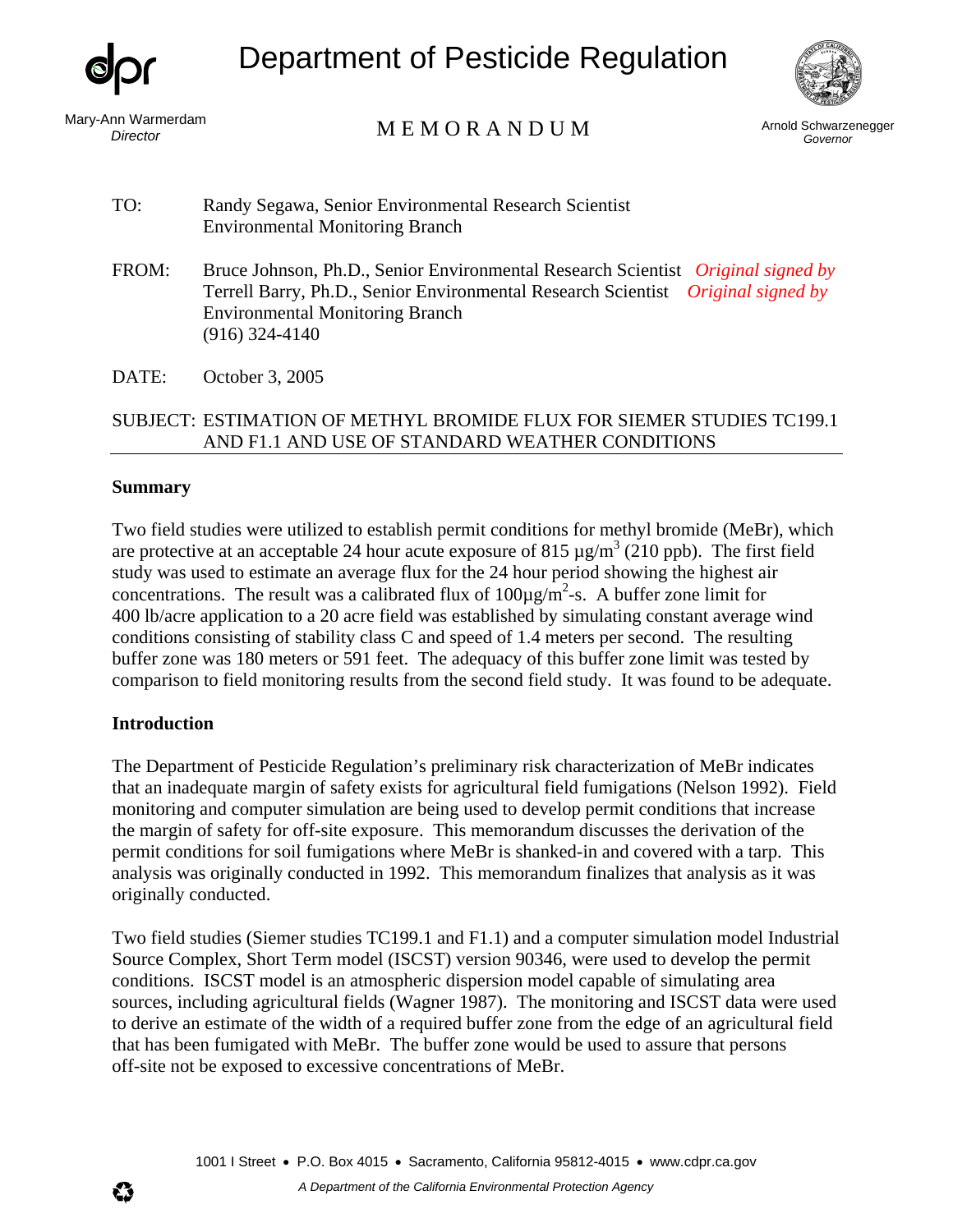### **Part I: Evaluation of flux rate based on field studies**

### **Methods Field 1 (TC199.1)**

The procedure for estimating buffer zones consisted of estimating the highest 24 hour period flux by fitting the ISCST model to the measured off-site air concentrations. After estimating the highest 24 hour flux, screening level constant meteorological conditions were then simulated to determine the buffer zone distance.

**Description of field measurements.** MeBr was applied under the following conditions:

Application Rate: 400 lbs AI/ac  $(44.8g/m^2)$ Area Treated: 20 ac Injection Depth: 10 in Injection Type: Noble Plow Tarp Type: Dow High Barrier Location: Wasco, California Application Date: June 30, 1992

The field was square and air samplers were located at 50ft, 150ft, 300ft, 600ft, and 1000ft in 4 cardinal directions from the field (Figure 1). Meteorological data consisted of 4 to 6 hour periods of average wind speed with a percentage of the time that the wind blew in each direction (Table 1). Charcoal tube samplers measured MeBr concentrations for 6 days following application. Time weighted average air concentrations for 24 hour periods are summarized in Table 2.

The highest air concentrations were recorded on the first day following application, sampling periods 1-6 in Table 1 (6/30/92 and 7/1/92). Therefore this period of time was simulated with the ISCST model. The field was represented in the model as a 20 acre square (285m x 285m). In order to model it properly, the field was divided into 25 57m x 57m units, each of which was a source. Modeled receptors were located offsite at 50, 150, 300, 600, and 1000 feet (15, 46, 91, 182, and 304 m) from the field edge in four cardinal directions, corresponding to the actual field monitoring locations.

The initial estimate for a flux from the field was calculated by assuming that 90% of the applied material volatilized from the field during the first 4 days. This assumption was based on an earlier study in which integrated off-site concentrations reached 90% after 4 days of the total integrated concentration (Seiber et al. 1987). The application rate of 400 lbs/acre was equivalent to 44.8 g/m<sup>2</sup>. Dividing this rate by 4 days of time and multiplying by 0.9 yielded 117 $\mu$ gm<sup>-2</sup>s<sup>-1</sup>. This flux was used in the initial modeling.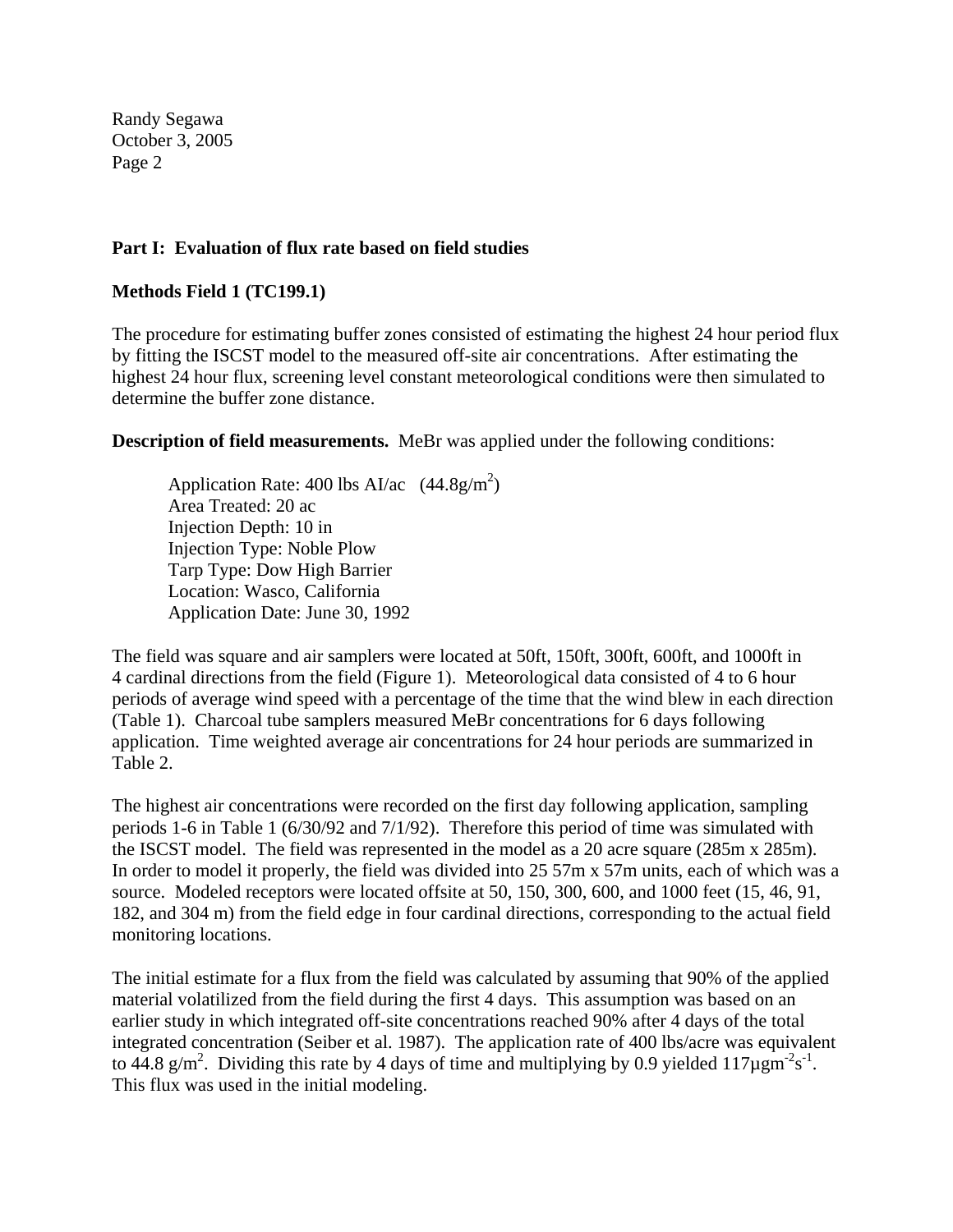To calibrate the flux in the initial modeling, model runs were made for six 4 hour periods, corresponding to the weather information (Table 1). A 24 hour average was composited from each of the six model estimates at each receptor. The model-predicted 24 hour averages were then regressed on the measured 24 hour averages and a correction factor derived for correcting the flux in order to match the measured air concentrations more closely. The north transect values were excluded from the regression because of sampling problems (Segawa, personal communication).

After calibrating the flux to the measured data, a final model run was made using 24 hour average wind speed 1.4 meters/s, an average wind direction of blowing toward the south east, and an average stability class of C. In addition, a receptor transect was placed diagonally, extending southeast from the field, in order to estimate the centerline downwind concentrations and establish a buffer zone. The results from these latter simulations were also compared to the measured values since the wind and stability information used were based on a 24 hour average, in contrast to the initial simulations which used six 4 hour periods of wind information. Modeling results for the centerline concentrations along the diagonal (ie with wind blowing towards the southeast) were nearly equal to modeling results for the centerline concentrations due south with wind blowing from the north, perpendicular to the field. Therefore, for simplicity, the centerline with wind to the south was used to determine the buffer zone.

# **Results Field 1**

The initial modeling using  $117\mu\text{gm}^2\text{s}^{-1}$  flux resulted in generally higher air concentrations to the south and east than north and west (Table 3). These higher air concentrations reflected the dominance of the wind towards the south and the east (Table 1) and were also evidenced in the measured air concentration values (Table 2). The nearly even split between south and east in terms of wind direction distribution shown in Table 2 led us to hypothesize that wind direction was predominantly south east.

The results from the initial simulations were compared to the measured values (Table 3). The predicted concentrations were higher than the measured concentrations. To quantify this difference, the predicted values were regressed on the measured values (Figure 2a). The regression slope was 1, but the intercept was significantly different from 0. Thus the flux was reduced by 0.17/1.0 or 17% for the final run. This resulted in an estimated flux of 100 $\mu$ gm<sup>-2</sup>s<sup>-1</sup>. The 17% adjustment was about the same as the 23% coefficient of variation of the replicated 24 hour averages shown in Table 2.

The final simulation for Siemer field TC199.1 resulted in a closer regression fit, providing confidence that the average flux was reasonably estimated, that using the 24 hour average wind direction, (towards the southeast), wind speed (1.4 m/s), and stability class (C) were reasonable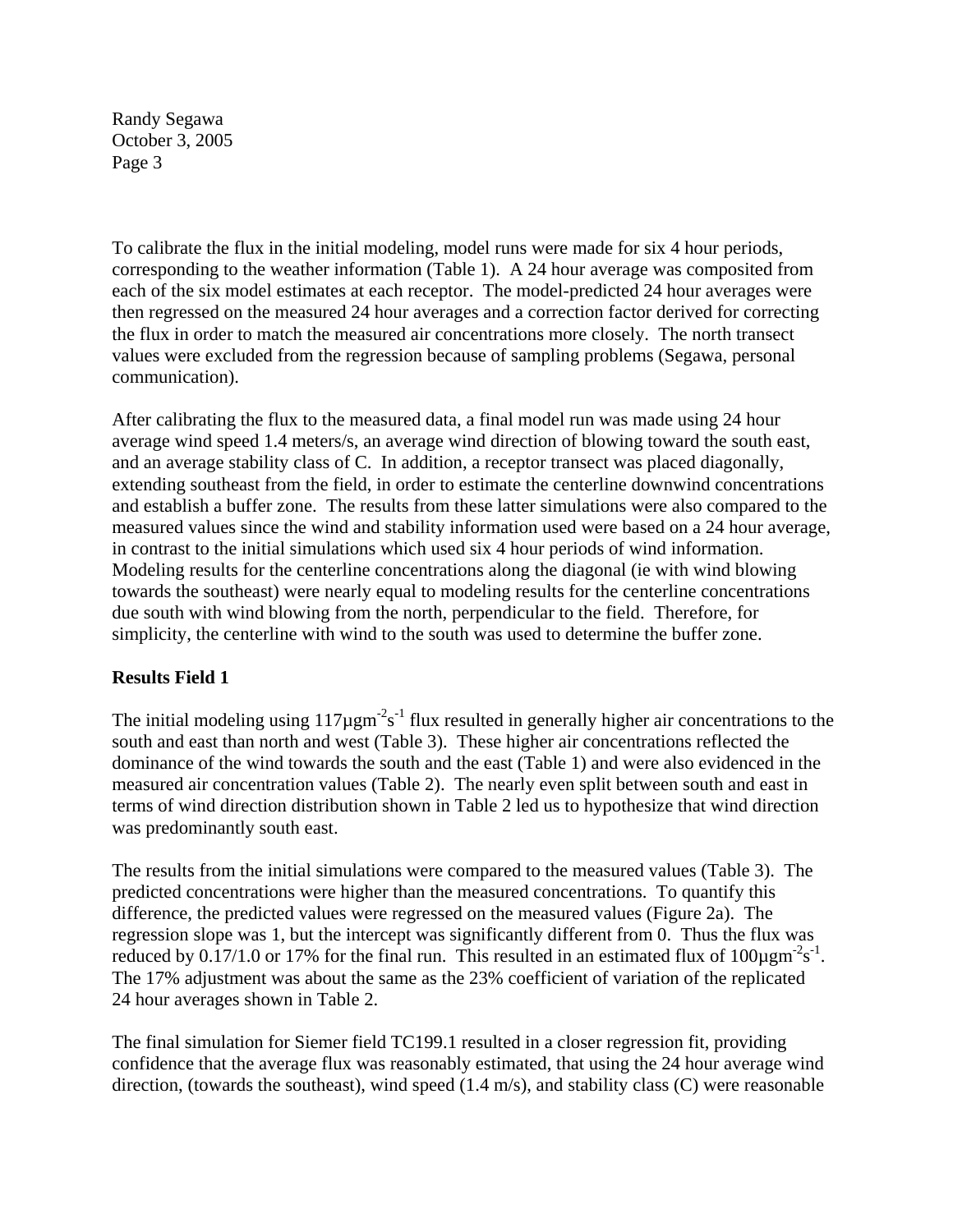for this particular 24 hour period data set, and that the resulting downwind transect air concentrations were reasonably approximated (Figure 2b).

While the model was calibrated to the monitoring transects, as shown in Table 4, these values were not used to determine a buffer zone because they represent values which do not lie along the downwind centerline wind direction. In the downwind centerline wind direction, the downwind air concentrations reach their maximum. Thus, we have used the calibration procedure to estimate a flux and to obtain general meteorological conditions for a typical application scenario. The next step in setting the buffer zone, requires simulation of downwind centerline concentrations under standard meteorological conditions.

To determine a preliminary buffer zone from field 1, the wind direction was set to blow towards the south at 1.4 meters/second with a stability class of C. The centerline concentrations were taken from the ISCST model at 10 m downwind increments to 320 m and at each downwind increment, averaged over 7 crosswind increments at 10 m apart. The crosswind averaging was done to smooth out model artifacts. These estimated downwind air concentrations were reduced to an equation by regressing the natural logarithm of air concentration on the square root of distance, shown in exponential form in equation 1 (Brown 1990). This equation will be useful later when other variables affecting the potential flux rate, and hence, buffer zone, will be considered.

$$
C = e^{(7.7925787 - 0.079988757 \cdot \sqrt{D})}
$$

C is air concentration ( $\mu$ g/m<sup>3</sup>) and D is distance from field in meters. To find the preliminary buffer zone, this equation was solved, setting  $C=815 \mu g/m^3$  (210 ppb). The result using equation 1 is D=185 meters or 608 feet. The extra decimal digits in the estimated constants do not connote precision, but are carried along for consistency with the program which provided the estimates (Brown 1990).

#### **Methods and Results Field 2 (F1.1)**

Field 2 was a triangular-shaped field (Figure 3) to which MeBr was applied under the following conditions:

Application Rate: 400 lbs AI/ac Area Treated: 19 ac Injection Depth: 10 in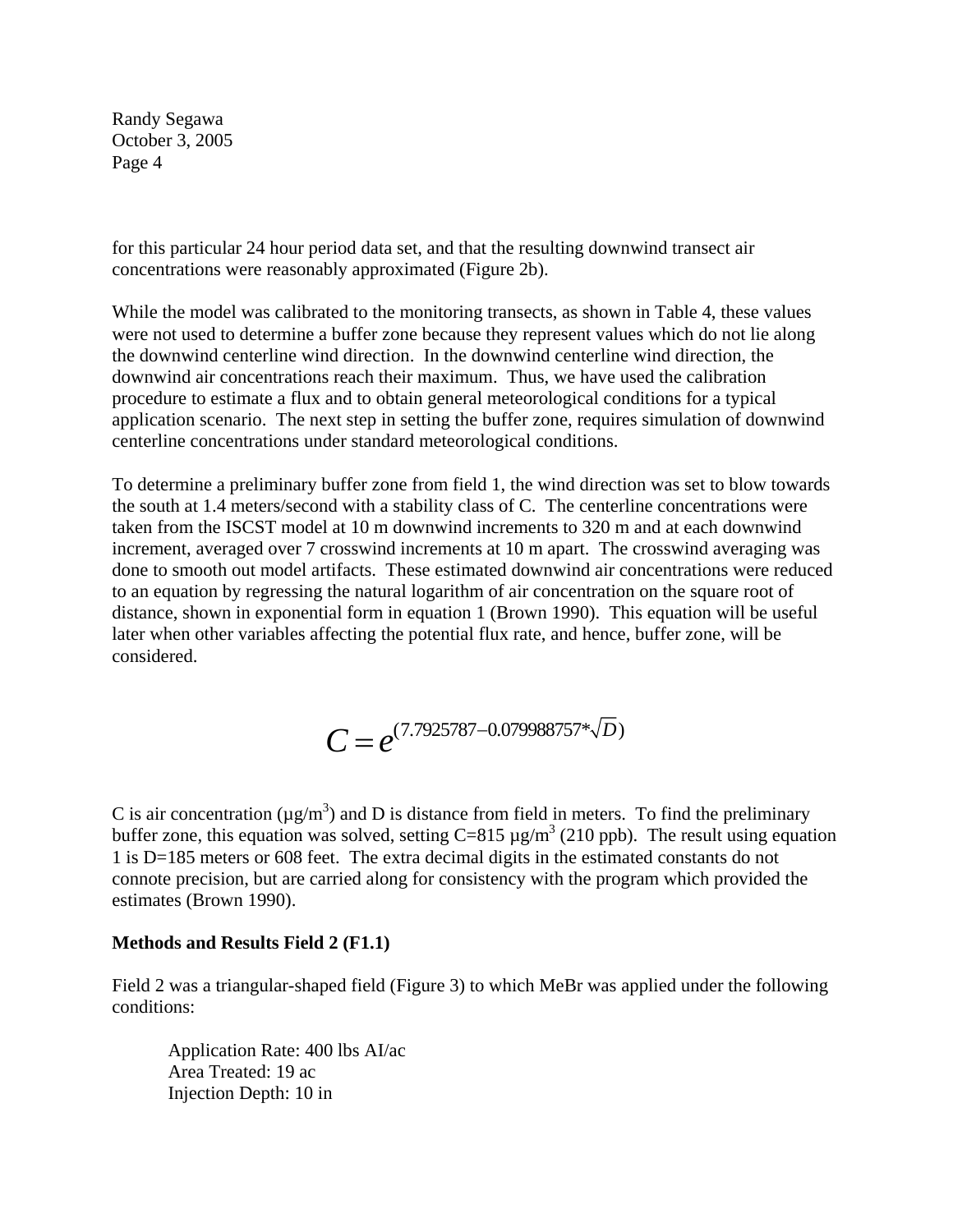> Injection Type: Noble Plow Tarp Type: Armin Location: Wasco, California Application Date: July 22, 1992

MeBr air concentrations were measured along two primary transects leading northwest and southeast off the field at 50, 150, 300, 600, and 1000 ft from the field. Application was at 400 lbs/acre injected to 10 inches and covered with a tarp. Weather data showed mean wind speed and a percentage of time in each cardinal direction (Table 4). Measured time weighted 24 hour air concentrations during the first 24 hours ranged from .064 ppm to 0.455 ppm along the transects (Table 5). Meteorology and MeBr were monitored in 3 eight hour periods during the first 24 hours.

The field was simulated by approximating its shape with a series of squares (Figure 3). As in the case of field 1 (TC199.1), simulations were performed for each cardinal direction during each of the first 3 eight hour time periods with wind speed and percentage in each direction as shown in Table 6 for sampling periods 1,2 and 3. The resulting concentrations for each monitor were composited with an average weighted by the percentage of time that the wind blew in that particular direction (Table 5).

These results were then regressed on the measured results to determine if the flux rate estimate was adequate (Table 6). The resulting regression was  $p = 0.0258 + 0.916*$ m with an  $r^2$  of 72%, where p=model estimates and m=measured (24 hour time-weighted average). The slope was not significantly different from 1 and the intercept was not different from 0. Therefore, no adjustment to the flux was required. And the model appeared to adequately represent the measured data with the estimated average flux of  $100 \mu g/m^2 s$ . Unlike the field 1 (TC1991.) measurements, the wind direction changed more in this field study. Therefore we did not attempt to model the 24 hour results with a single wind speed and direction. Since utilization of the same flux rate for both fields for the 24 hour period with maximum air concentrations gave reasonable model predictions compared to measured air concentrations, we have some confidence in the  $100\mu\text{g/m}^2$ s average flux rate and in the ability of the model to estimate downwind air concentrations.

To evaluate the adequacy of the 608 foot buffer zone developed from field 1 data, the 24 hour time weighted averages along the north and south transects were compared to the buffer zone. These averages indicate that for both transects, the 608 foot buffer zone would have been adequate to keep 24 hour average concentrations below 0.210 ppm. For the south transect, the acceptable level of 210 ppb was reached between 150 and 300 feet and for the north transect the health limit was reached between 300 and 1000 feet and linear interpolation is well under the 608 foot buffer zone.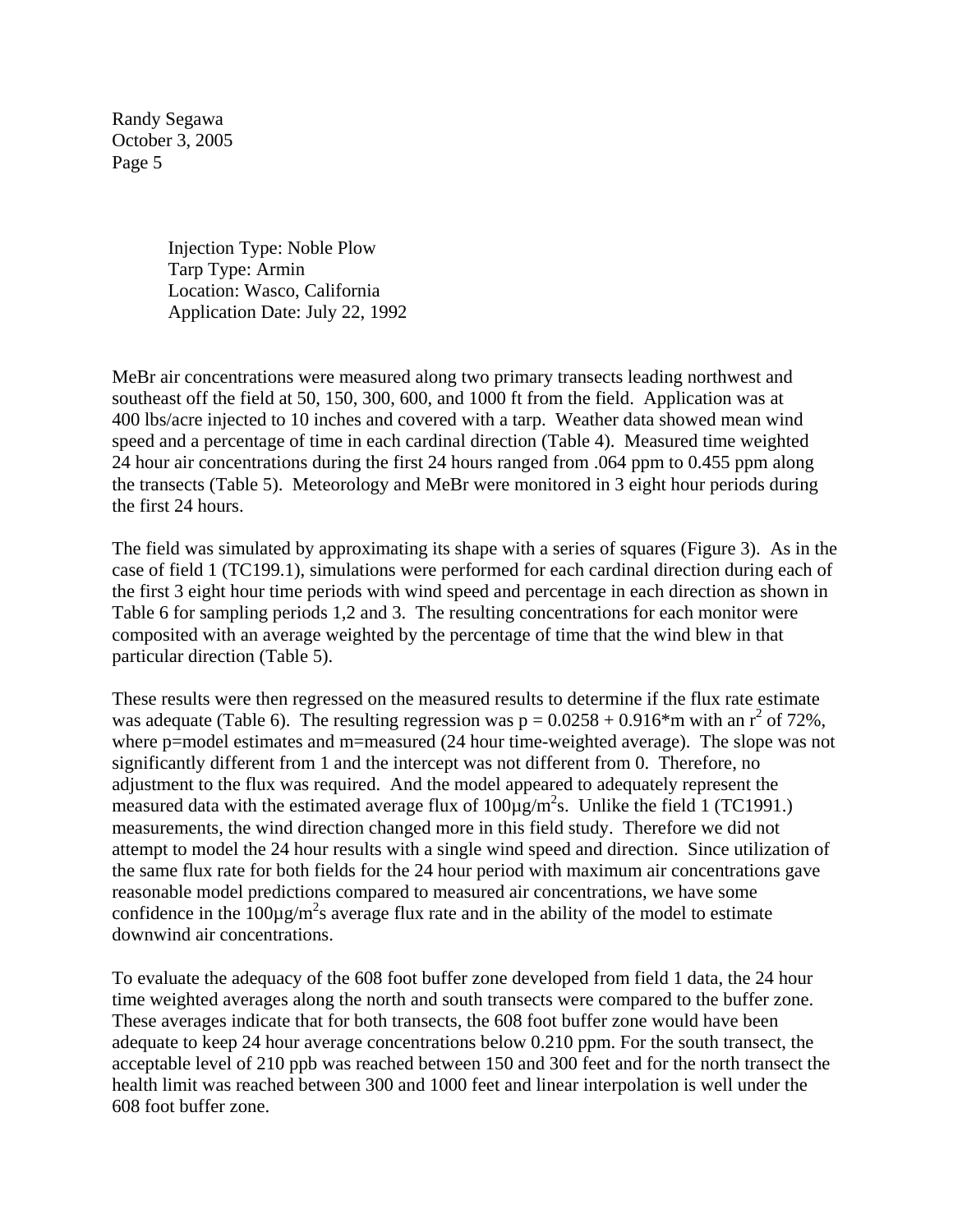Field 2 was not used to establish a buffer zone because it was triangular shaped, there were fewer samplers and there were numerous missing data values.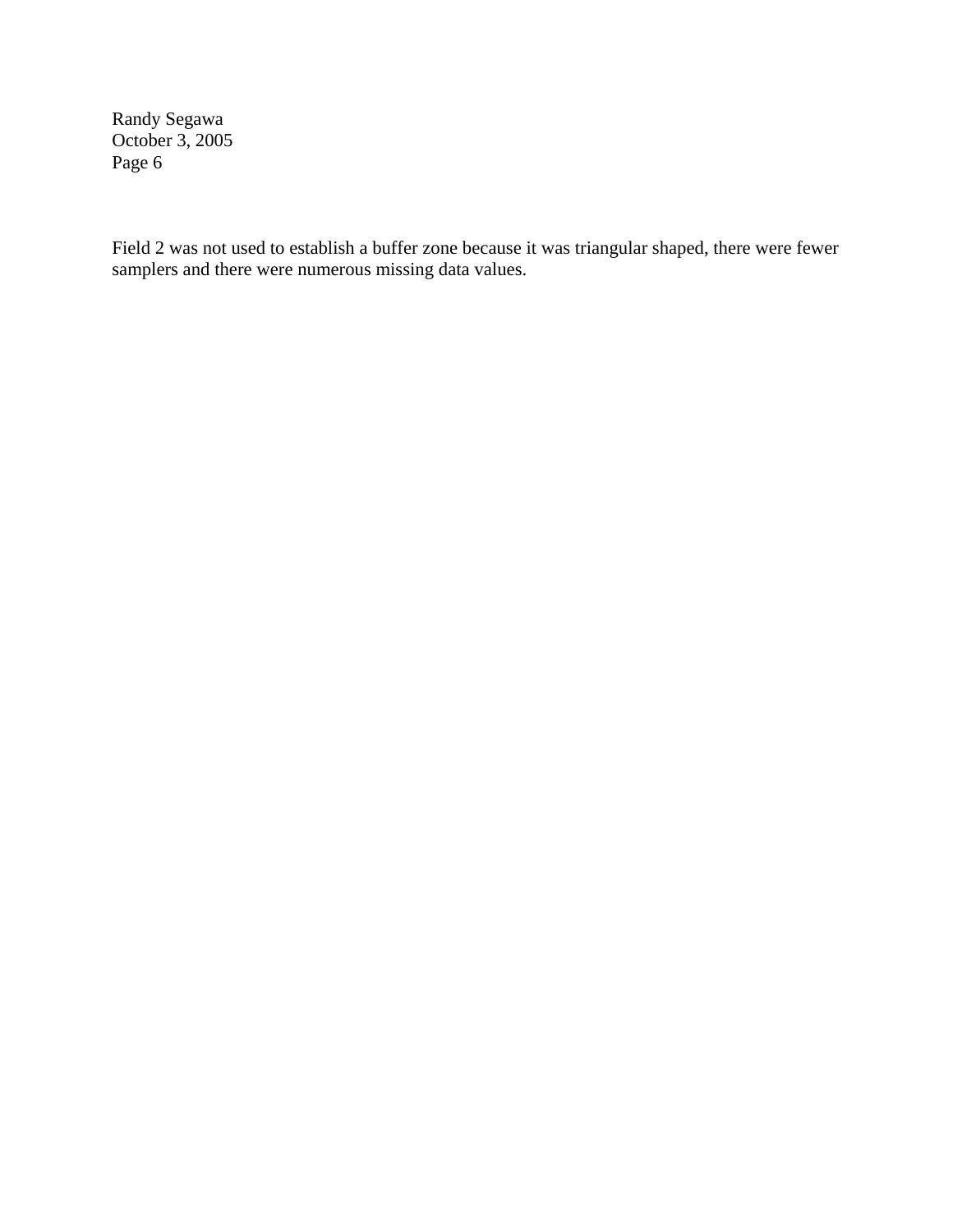#### **References**

Brown, Ron. 1990. TableCurve, Curve Fitting Software Version 2.1. Jandel Scientific, Corte Madera, California.

Nelson, Larry. 1992. Methyl Bromide Preliminary Risk Characterization. Memorandum to Jim Wells, Department of Pesticide Regulation. February 11, 1992.

Seiber, James N., M.M. McChesney, J.E. Woodrow, and T.S. Shibamoto. 1987. Final Report to the Air Resources Board Pilot Analysis of Methyl Bromide in Air. Contract #A5-169-43. Department of Environmental Toxicology, University of California, Davis

Wagner, Curtis P. 1987. Industrial source complex (ISC) dispersion model user's guide–second edition (revised -- Volume I). EPA-450/4-88-002a. Office of Air Quality Planning and Standards, U.S. Environmental Protection Agency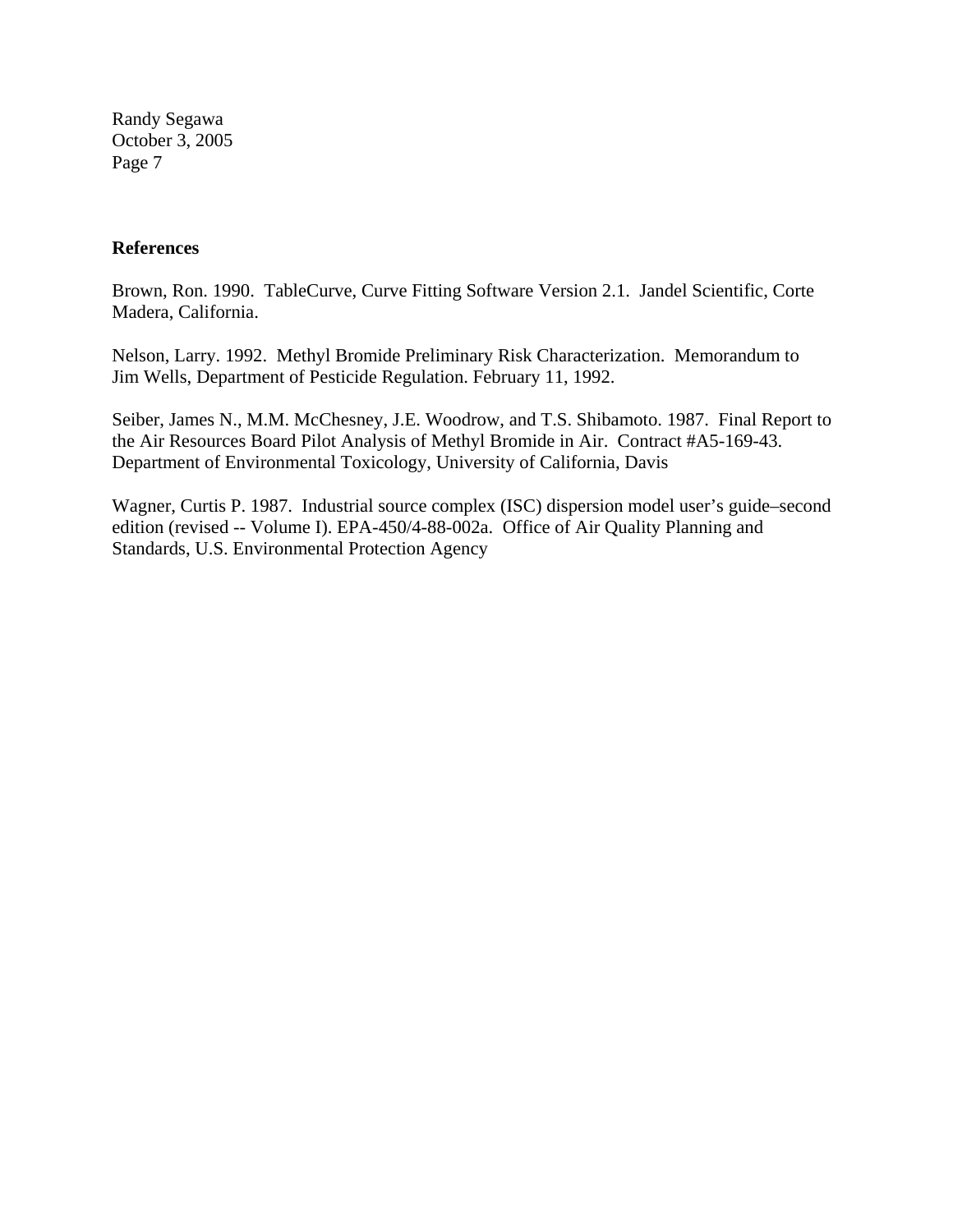|                          |         |           | Mean  |      | Prevailing Wind Direction |           |       |
|--------------------------|---------|-----------|-------|------|---------------------------|-----------|-------|
|                          |         |           | Wind  |      | Determination*            |           |       |
|                          |         | Sampling  | Speed |      | Downwind Transects        |           |       |
| Interval                 | Date    | Interval  | mph)  | East | South                     | West      | North |
| 29                       | 7/6/92  | 6 hour    | 0.9   | 48%  | 50%                       | 1%        | $1\%$ |
| 28                       | 7/5/92  | 6<br>hour | 0.7   | 46%  | 50%                       | 2%        | 2%    |
| 27                       | 7/5/92  | 6<br>hour | 2.3   | 50%  | 50%                       | 0%        | 0%    |
| 26                       | 7/5/92  | 6<br>hour | 2.1   | 49%  | 50%                       | 0%        | 0%    |
| 25                       | 7/5/92  | 6<br>hour | 1.9   | 50%  | 50%                       | 0%        | 0%    |
| 24                       | 7/4/92  | 6<br>hour | 1.1   | 50%  | 50%                       | 0%        | 0%    |
| 23                       | 7/4/92  | 6<br>hour | 2.9   | 50%  | 50%                       | 0%        | 0%    |
| 22                       | 7/4/92  | 6<br>hour | 4.0   | 50%  | 50%                       | 0%        | 0%    |
| 21                       | 7/4/92  | 6<br>hour | 2.3   | 50%  | 50%                       | 0%        | 0%    |
| 20                       | 7/3/92  | 6<br>hour | 3.3   | 50%  | 50%                       | 0%        | 0%    |
| 19                       | 7/3/92  | 6<br>hour | 2.0   | 42%  | 50%                       | 6%        | 3%    |
| 18                       | 7/3/92  | 6<br>hour | 2.9   | 50%  | 50%                       | 0%        | 0%    |
| 17                       | 7/3/92  | 6<br>hour | 0.9   | 47%  | 50%                       | <b>0%</b> | 2%    |
| 16                       | 7/2/92  | 6<br>hour | 0.4   | 37%  | 50%                       | $1\%$     | 12%   |
| 15                       | 7/2/92  | 4<br>hour | 0.9   | 40%  | 50%                       | $2\%$     | 8%    |
| 14                       | 7/2/92  | 4<br>hour | 3.4   | 50%  | 50%                       | 0%        | 0%    |
| 13                       | 7/2/92  | 4<br>hour | 2.6   | 50%  | 50%                       | 0%        | 0%    |
| 12                       | 7/2/92  | 4<br>hour | 1.2   | 44%  | 50%                       | 0%        | 6%    |
| 11                       | 7/2/92  | 4<br>hour | 0.5   | 31%  | 50%                       | $3\%$     | 16%   |
| 10                       | 7/1/92  | 4<br>hour | 0.2   | 19%  | 49%                       | 9%        | 23%   |
| 9                        | 7/1/92  | 4<br>hour | 1.4   | 34%  | 50%                       | 5%        | 11%   |
| 8                        | 7/1/92  | 4<br>hour | 3.0   | 50%  | 50%                       | 0%        | 0%    |
| $\overline{\mathcal{L}}$ | 7/1/92  | 4<br>hour | 2.7   | 50%  | 50%                       | 0%        | 0%    |
| 6                        | 7/1/92  | 4<br>hour | 1.0   | 38%  | 50%                       | 2%        | 10%   |
| 5                        | 7/1/92  | 4<br>hour | 0.6   | 45%  | 50%                       | 0%        | 5%    |
| 4                        | 6/30/92 | 4 hour    | 3.8   | 50%  | 50%                       | 0%        | 0%    |
| $\frac{3}{2}$            | 6/30/92 | 4<br>hour | 4.7   | 50%  | 50%                       | 0%        | 0%    |
|                          | 6/30/92 | 4<br>hour | 3.2   | 50%  | 50%                       | 0%        | 0%    |
| $\mathbf{1}$             | 6/30/92 | 4<br>hour | 1.7   | 49%  | 50%                       | 0%        | 1%    |
| Control                  | 6/30/92 | 4<br>hour | 0.8   | 45%  | 50%                       | 2%        | 3%    |

Table 1. Meteorological data for first field.

 $\ddot{\phantom{a}}$ 

동도

\* Sample transects are considered downwind when the wind vector across the downwind edge is within 45 degrees of the transect.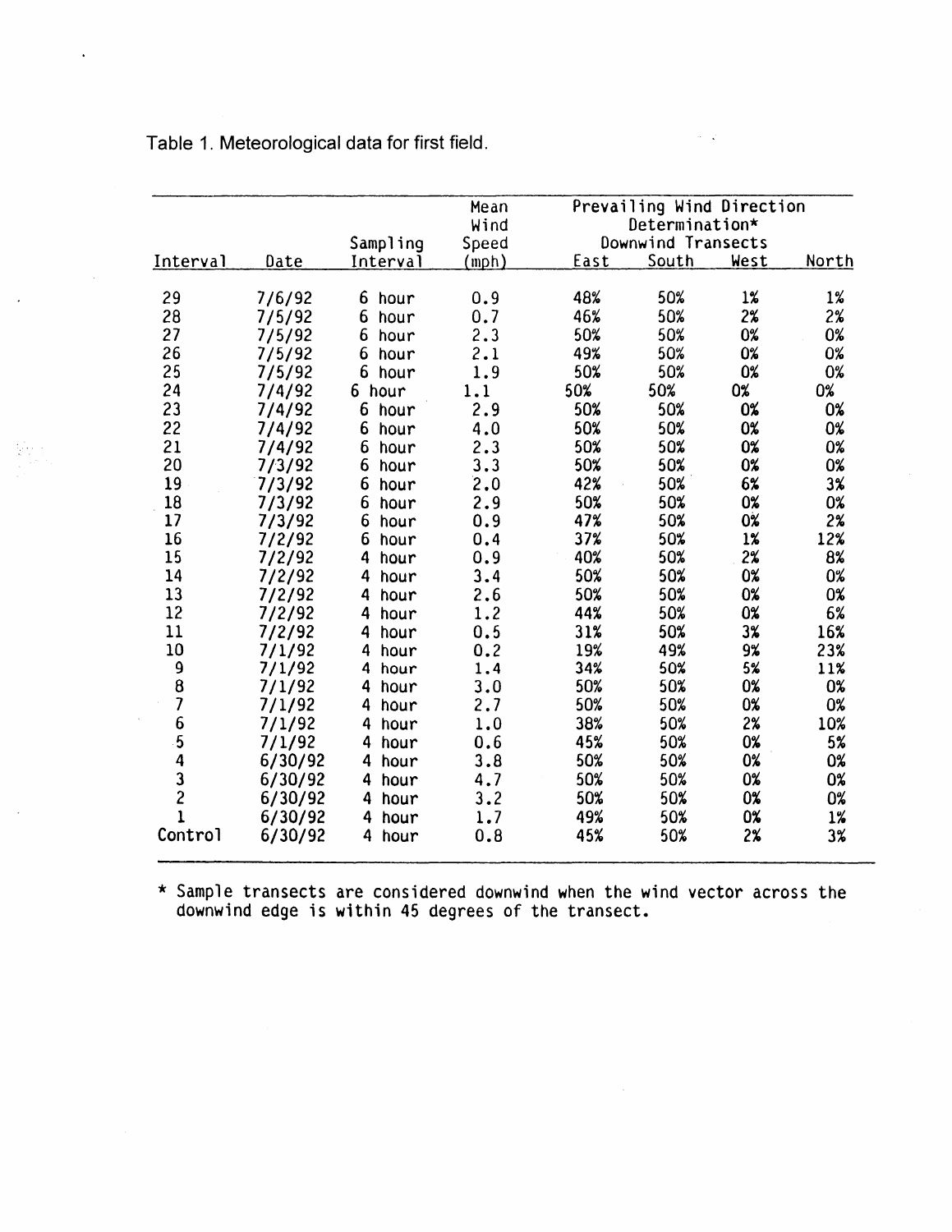|                                                                    |                                                              |                                                                                         |                                      |                                                                                      | 24 hr. TWA by days after fumigation                                           |                                              |
|--------------------------------------------------------------------|--------------------------------------------------------------|-----------------------------------------------------------------------------------------|--------------------------------------|--------------------------------------------------------------------------------------|-------------------------------------------------------------------------------|----------------------------------------------|
| Transect<br>Distance (ft)                                          | 1                                                            | $\overline{c}$                                                                          | $\mathbf{3}$                         | 4                                                                                    | 5                                                                             | 6                                            |
| South<br>0<br>$\bf{0}$<br>50<br>50<br>150<br>300<br>600<br>1000    | 0.38<br>0.30<br>0.24<br>0.32<br>0.24<br>0.14<br>0.04<br>0.04 | 0.13<br>$\qquad \qquad$<br>0.11<br>0.12<br>0.06<br>0.07<br>0.03                         | 0.03<br>0.06<br>0.04<br>0.06<br>-    | 0.03<br>0.02<br>0.02<br>$\qquad \qquad \blacksquare$<br>0.01<br>0.00<br>0.00<br>0.00 | 0.02<br>0.01<br>0.02<br>0.01<br>0.02<br>$\overline{\phantom{a}}$<br>0.00<br>- |                                              |
| East<br>0<br>$\pmb{0}$<br>50<br>50<br>150<br>300<br>600<br>1000    | 0.28<br>0.35<br>0.27<br>0.31<br>0.11<br>-<br>0.04<br>0.03    | 0.14<br>0.23<br>k.<br>$\qquad \qquad \blacksquare$<br>0.15<br>-<br>0.05<br>0.03<br>0.03 | 0.03<br>0.12<br>0.03<br>0.02<br>0.02 |                                                                                      |                                                                               | 0.07<br>0.05<br>0.03<br>0.01                 |
| North<br>0<br>$\mathbf 0$<br>50<br>50<br>150<br>300<br>600<br>1000 | 0.12<br>0.22<br>0.28<br>0.26<br>0.18<br>0.07<br>0.11         | 0.22<br>0.21                                                                            | 0.06                                 | 0.01                                                                                 |                                                                               | 0.01<br>0.01<br>0.01<br>0.00<br>0.00<br>0.01 |
| West<br>0<br>$\bf{0}$<br>50<br>50<br>150<br>300<br>600<br>1000     | 0.17<br>0.09                                                 | 0.35                                                                                    | 0.01<br>0.08<br>0.13<br>0.08         | 0.03                                                                                 |                                                                               | 0.03<br>0.03<br>0.03                         |

Table 2. Summary of time weighted average (TWA - ppm in 24 hours) derived from drift data collected from a shallow tarp fumigation in Wasco, California, beginning on 6/30/92.

1/ Value not calculated due to missing data.

The convention followed in calculating these 24 hr TWA's was deletion of any 24 hour interval that did <u>not</u> have a complete data set for the interval. For the purpose of this table, ND was presumed to be zero. Method sensitivy is 30 ppb.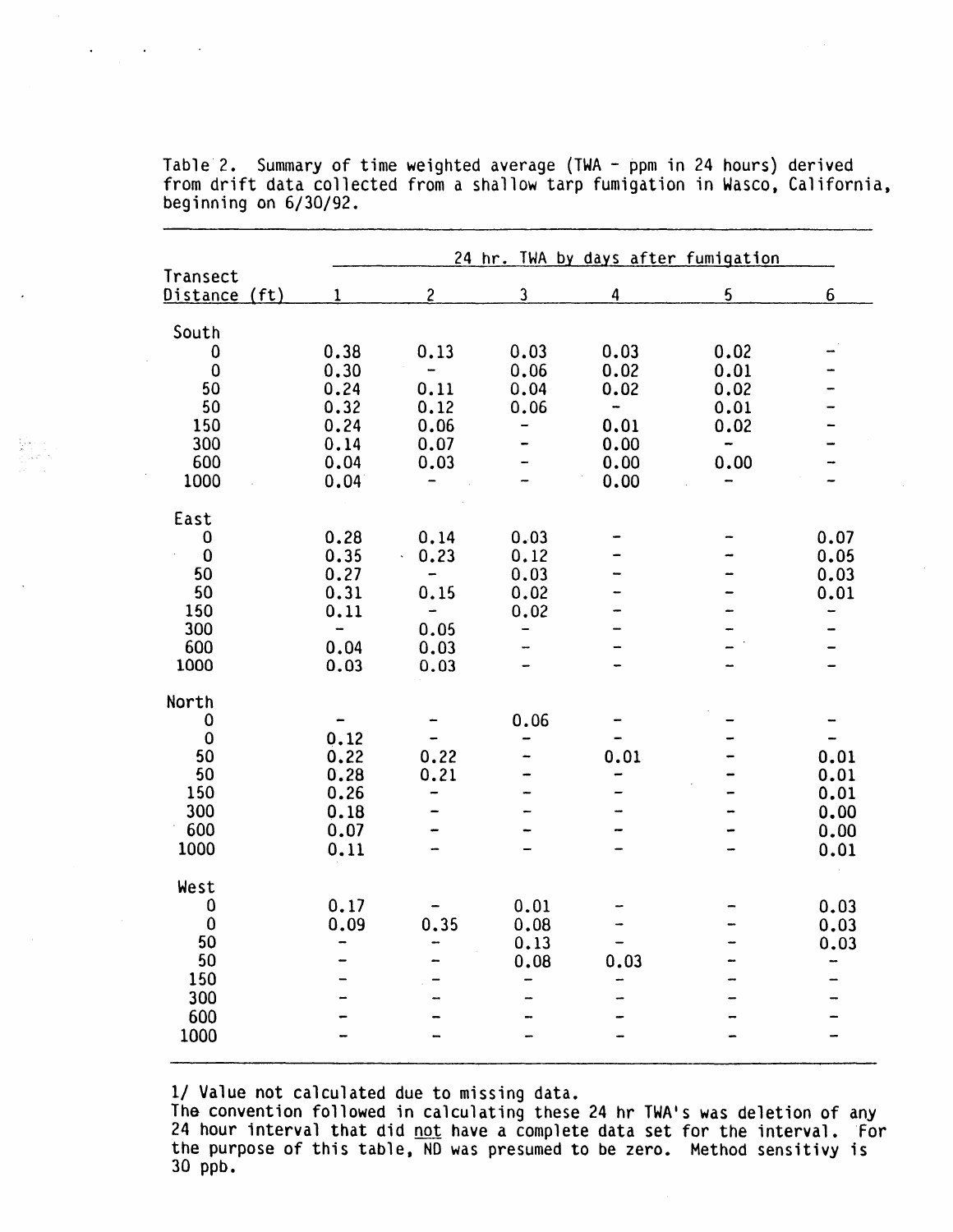Table 3. Measured and predicted 24 hour concentrations for the initial simulations for Siemer field #1 using  $117\mu\text{gm}^2\text{s}^{-1}$  for flux, simulating six 4 hour periods with corresponding wind information and compositing the results for a 24 hour average.

 $\mathcal{A}^{\mathcal{A}}$ 

|       |      | Measured<br>(ppm) | Predicted<br>(ppm) |
|-------|------|-------------------|--------------------|
| South |      |                   |                    |
|       | 0 ft | 0.340             | 0.478              |
|       | 50   | 0.280             | 0.502              |
|       | 150  | 0.240             | 0.416              |
|       | 300  | 0.140             | 0.340              |
|       | 600  | 0.040             | 0.259              |
|       | 1000 | 0.040             | 0.203              |
| East  |      |                   |                    |
|       | 0    | 0.315             | 0.564              |
|       | 50   | 0.290             | 0.398              |
|       | 150  | 0.110             | 0.322              |
|       | 600  | 0.040             | 0.196              |
|       | 1000 | 0.030             | 0.153              |
| West  |      |                   |                    |
|       | 0    | 0.130             | 0.238              |

 $\mathcal{A}$ 

 $\sim$   $\sim$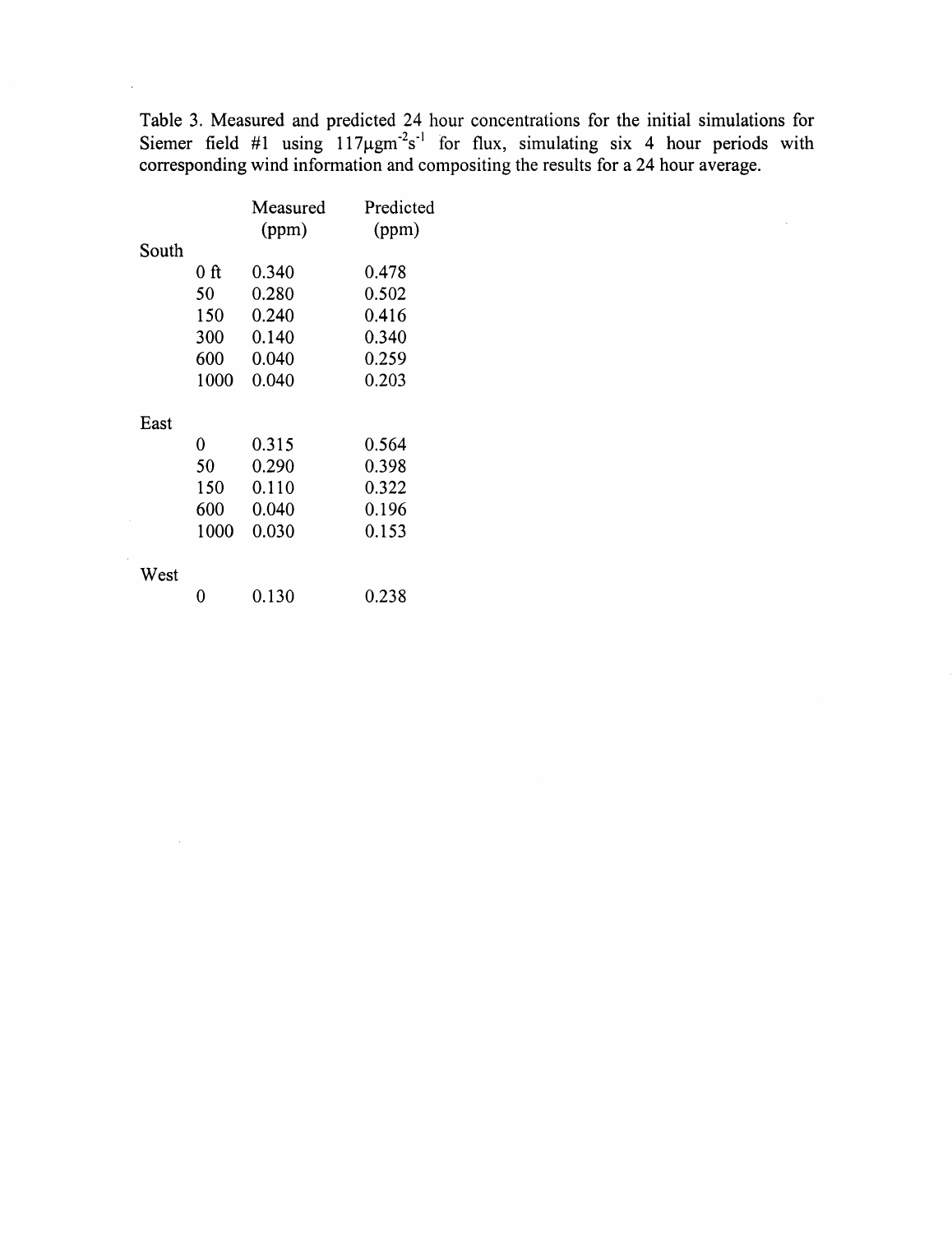|                                            |      |       |    |      |       | Mean<br>Wind  |       | Downwind Transects |             |       |
|--------------------------------------------|------|-------|----|------|-------|---------------|-------|--------------------|-------------|-------|
| Interval                                   | Date | Time  | to | Date | Time  | Speed<br>mph) | South | West               | <u>East</u> | North |
|                                            |      |       |    |      |       |               |       |                    |             |       |
| 24                                         | 7/29 | 22:17 |    | 7/30 | 08:10 | 1.3           | 42%   | 30%                | 11%         | 17%   |
| 23                                         | 7/29 | 14:05 |    | 7/29 | 23:26 | 2.1           | 42%   | 45%                | 6%          | 7%    |
| 22                                         | 7/29 | 06:56 |    | 7/29 | 14:45 | 1.7           | 23%   | 41%                | 4%          | 32%   |
| 21                                         | 7/28 | 22:16 |    | 7/29 | 07:25 | 0.6           | 36%   | 27%                | 9%          | 27%   |
| 20                                         | 7/28 | 14:22 |    | 7/28 | 23:17 | 3.2           | 31%   | 29%                | 11%         | 29%   |
| 19                                         | 7/28 | 06:05 |    | 7/28 | 15:39 | 2.5           | 65%   | 16%                | 3%          | 16%   |
| 18                                         | 7/27 | 22:18 |    | 7/28 | 07:17 | 0.4           | 16%   | 42%                | 0%          | 42%   |
| 17                                         | 7/27 | 13:57 |    | 7/27 | 23:06 | 2.0           | 40%   | 27%                | 6%          | 27%   |
| 16                                         | 7/27 | 07:49 |    | 7/27 | 14:06 | 2.2           | 46%   | 26%                | 3%          | 26%   |
| 15                                         | 7/26 | 22:11 |    | 7/27 | 08:26 | 0.3           | 26%   | 34%                | 7%          | 34%   |
| 14                                         | 7/26 | 14:24 |    | 7/26 | 22:50 | 3.1           | 34%   | 30%                | 5%          | 30%   |
| 13                                         | 7/26 | 06:11 |    | 7/26 | 14:59 | 3.5           | 62%   | 15%                | 9%          | 15%   |
| 12                                         | 7/25 | 22:21 |    | 7/26 | 06:43 | 1.2           | 46%   | 24%                | 6%          | 24%   |
| 11                                         | 7/25 | 23:03 | ÷. | 7/25 | 15:21 | 3.1           | 35%   | 30%                | 4%          | 30%   |
| 10                                         | 7/25 | 06:54 |    | 7/25 | 16:01 | 2.8           | 52%   | 23%                | 2%          | 23%   |
|                                            | 7/26 | 23:03 |    | 7/25 | 07:33 | 0.7           | 20%   | 39%                | 3%          | 39%   |
| 9<br>8<br>7                                | 7/24 | 14:50 |    | 7/24 | 23:38 | 2.5           | 27%   | 36%                | $1\%$       | 36%   |
|                                            | 7/24 | 06:49 |    | 7/24 | 15:56 | 2.0           | 51%   | 12%                | 24%         | 12%   |
| $\overline{6}$                             | 7/23 | 22:17 |    | 7/24 | 07:23 | 0.3           | 5%    | 31%                | 3%          | 61%   |
|                                            | 7/23 | 14:42 |    | 7/23 | 23:04 | 2.8           | 56%   | 15%                | 0%          | 29%   |
| $\frac{5}{4}$                              | 7/23 | 06:33 |    | 7/23 | 15:17 | 4.1           | 57%   | 40%                | 0%          | 3%    |
|                                            | 7/22 | 22:32 |    | 7/23 | 07:06 | 0.7           | 15%   | 35%                | 6%          | 44%   |
| $\begin{array}{c} 3 \\ 2 \\ 1 \end{array}$ | 7/22 | 14:11 |    | 7/22 | 23:07 | 3.0           | 45%   | 50%                | 5%          | 1%    |
|                                            | 7/22 | 06:51 |    | 7/22 | 14:48 | 2.3           | 68%   | 19%                | 9%          | 4%    |

 $\sim$ 

Table 4. Meteorological data for second field.

ă

 $\bar{z}$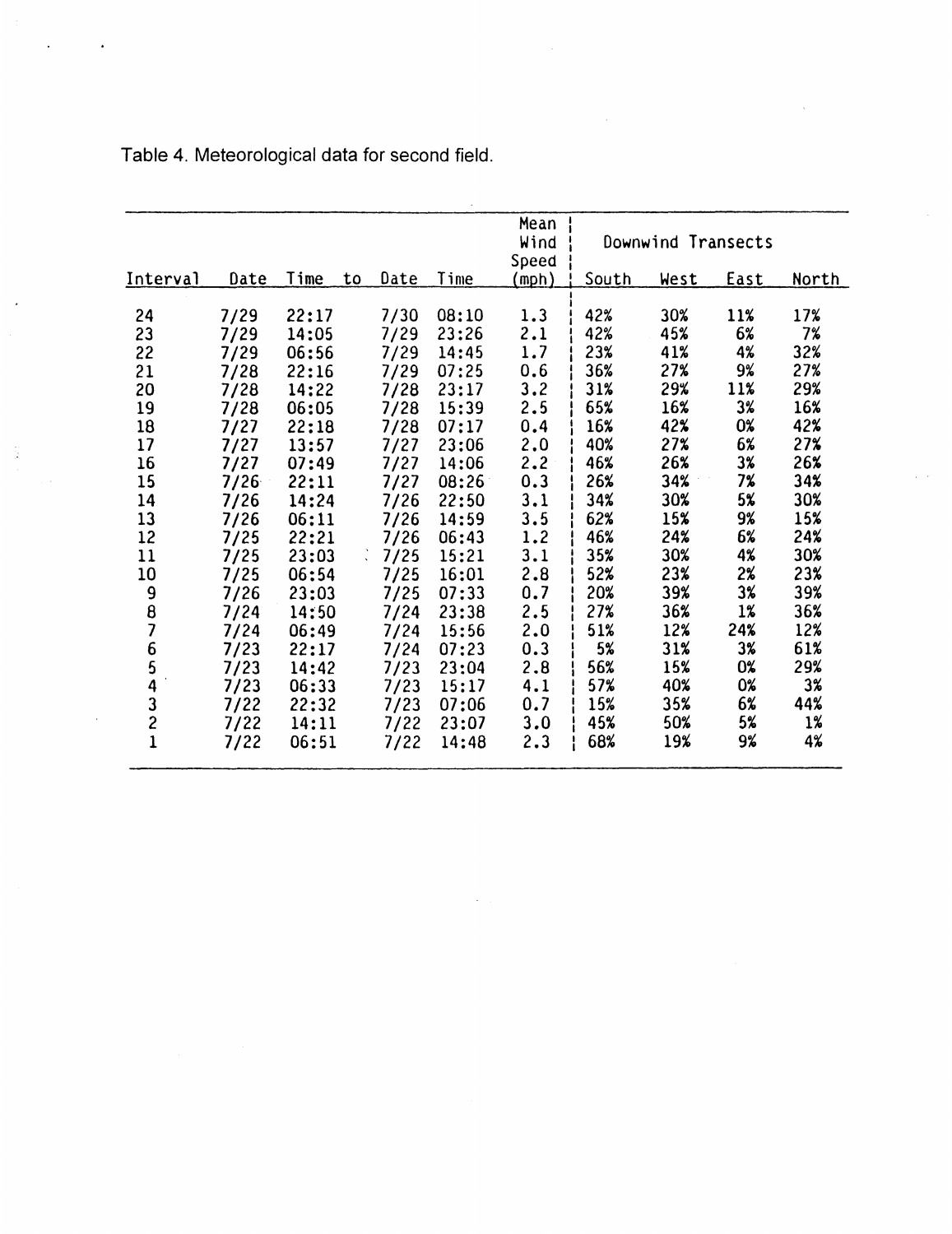|                                                                |                                                       |                                                           |                                                   |                                                          | 24 hr. TWA by days after fumigation  |                                      |                              |      |
|----------------------------------------------------------------|-------------------------------------------------------|-----------------------------------------------------------|---------------------------------------------------|----------------------------------------------------------|--------------------------------------|--------------------------------------|------------------------------|------|
| Transect<br>Distance (ft)                                      | 1.                                                    | $\overline{c}$                                            | $\overline{\mathbf{3}}$                           | 4                                                        | 5                                    | 6                                    | $\overline{\mathcal{L}}$     | 8    |
| South<br>0                                                     | .455                                                  | .048                                                      | .052                                              | .013                                                     | .000                                 | .006                                 | .034                         | .011 |
| $\bf{0}$<br>50                                                 | .204                                                  | .044                                                      | .040                                              | $\frac{1}{2}$                                            | .000                                 | .006                                 |                              | .022 |
| 150<br>150<br>300<br>600<br>1000                               | .178<br>.212<br>-<br>$\overline{\phantom{0}}$<br>.078 | .026<br>.034<br>-<br>$\qquad \qquad \blacksquare$<br>.004 | .034<br>.043<br>.185<br>.009<br>$.000 \, \degree$ | .012<br>.011<br>.007<br>$\overline{\phantom{a}}$<br>.003 | .000<br>.000<br>.000<br>.000<br>.000 | .007<br>.007<br>.006<br>.000<br>.005 |                              |      |
| East<br>0<br>$\bf{0}$<br>50<br>50<br>150<br>300<br>600<br>1000 | .166<br>.170                                          | .017<br>.018                                              | .010<br>.011                                      | .004                                                     | .000<br>.000                         | .004<br>.004                         |                              |      |
| North<br>0<br>0                                                | .388<br>.389                                          | .170<br>.176                                              | .015<br>.038                                      | .005<br>.007                                             | .007<br>.007                         | .045<br>.011                         |                              |      |
| 50<br>150<br>150<br>300<br>600<br>1000                         | .231<br>.262<br>.064                                  | .129<br>.126<br>.011                                      | .022<br>.021<br>.012<br>.006<br>.003              | .004<br>.004<br>.002<br>.001<br>.001                     | .005<br>.012<br>.007<br>.000<br>.000 | .003<br>.013<br>.013<br>.011<br>.015 | .008<br>.008<br>.008<br>.013 |      |
| West<br>0<br>$\bf{0}$                                          |                                                       |                                                           |                                                   |                                                          |                                      |                                      |                              |      |
| 50<br>50<br>150<br>300<br>600<br>1000                          |                                                       | .128<br>.136                                              | .044<br>.054                                      | .020<br>.020                                             | .006<br>.007                         | .052<br>.035                         |                              |      |

Table 5. Summary of methyl bromide data collected from the second tarpedsna1 low fumigation started at 6:20 AM on 7/22/92 in Wasco, California. applying ca.<sup>7</sup>400 lbs/A injected 10<sup>H</sup> deep, covered with a 1 mL tarpaulin. The data show 24 hour TWA expressed in ppm.

 $\mathcal{A}^{\mathcal{A}}$  and  $\mathcal{A}^{\mathcal{A}}$  and  $\mathcal{A}^{\mathcal{A}}$ 

 $\bar{\mathbf{v}}$ 

1/ Value not calculated due to missing data.

Any 24 hour interval that did not have a complete data set for the interval was not used.

NO was presumed to be zero. Method sensitivity is 30 ppb.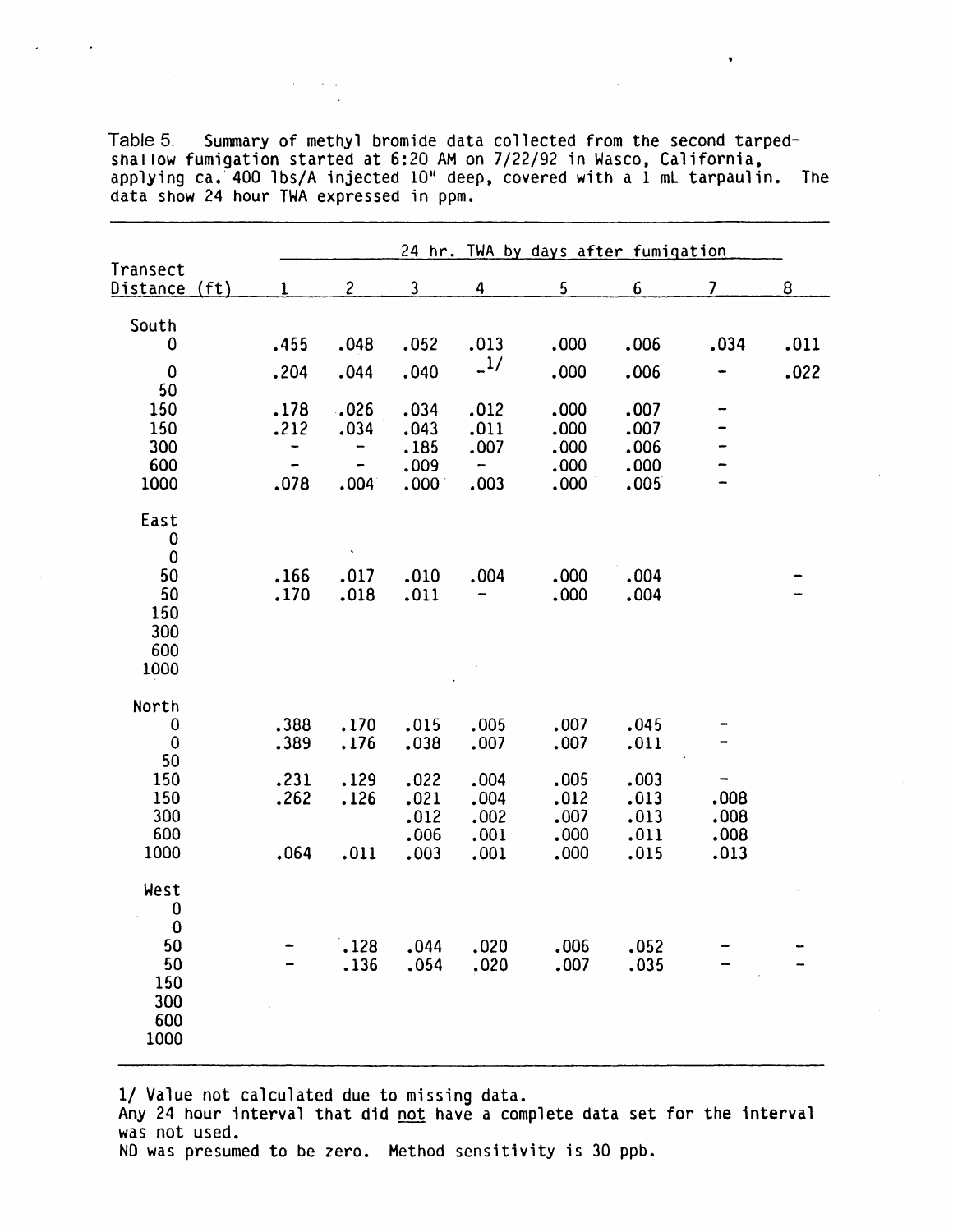Table 6. ISCST modeled and measured 24 hour time weighted average air concentrations from Siemer field 2 for initial flux estimate of 100ug/m2s and 3 composited sampling periods with meteorology as shown in Table 4.

| Modeled | Measured |
|---------|----------|
| (ppm)   | (ppm)    |
| 0.379   | 0.329    |
| 0.243   | 0.195    |
| 0.091   | 0.078    |
| 0.058   | 0.168    |
| 0.354   | 0.388    |
| 0.266   | 0.246    |
| 0.134   | 0.064    |
|         |          |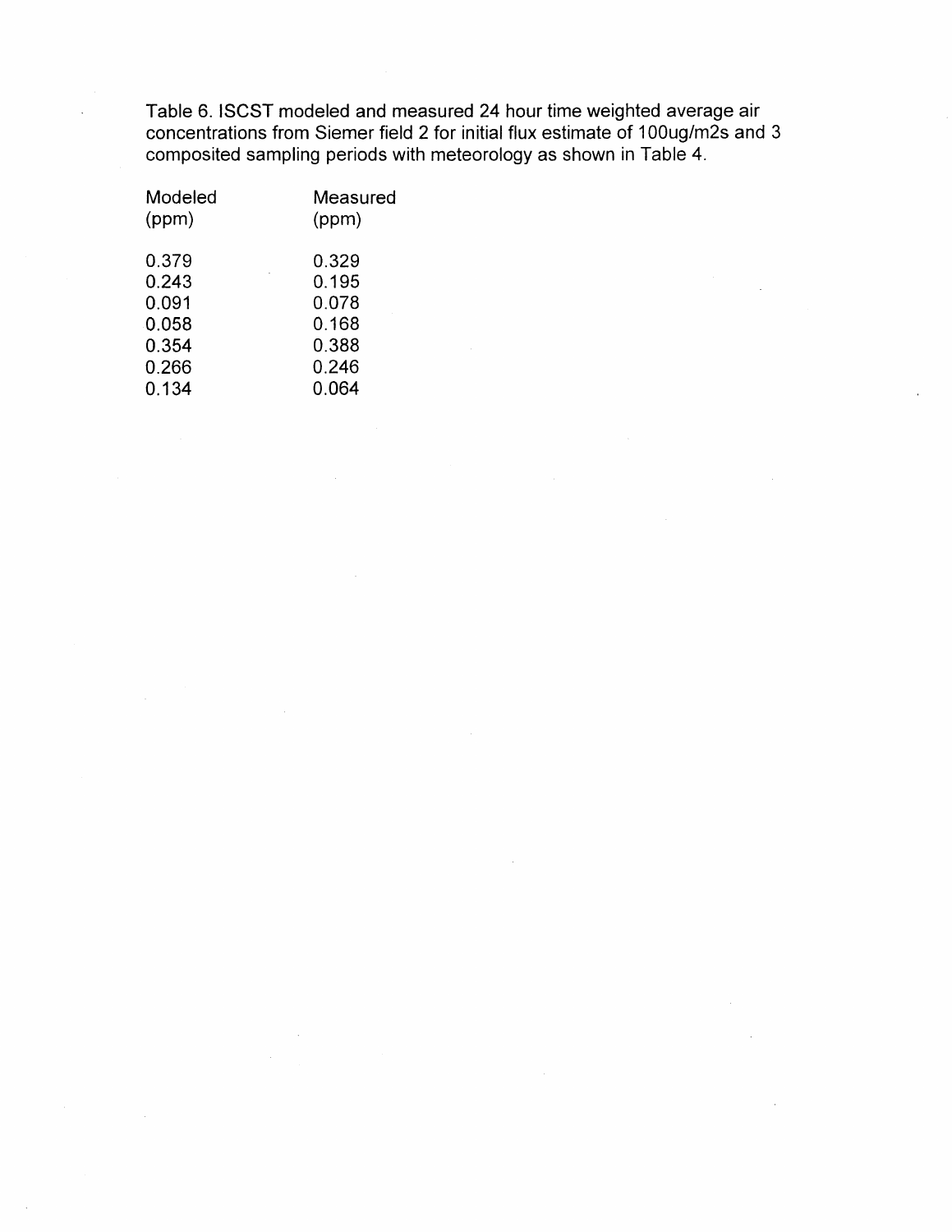

Figure 1. ISCST Representation of Field in Study TC199.1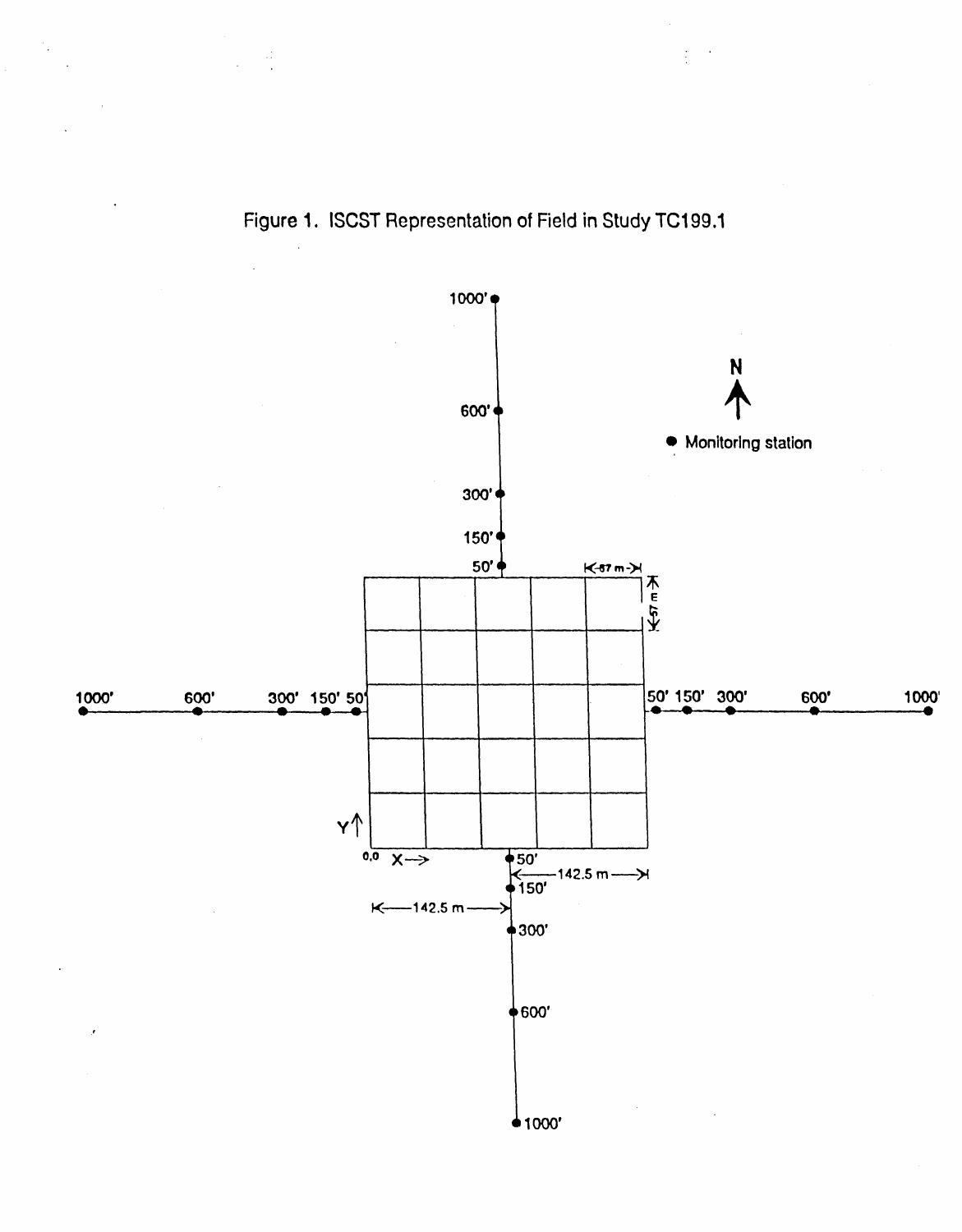

Figure 2a. Predicted versus observed based on initial estimate of 117ug/m<sup>2</sup>s flux rate.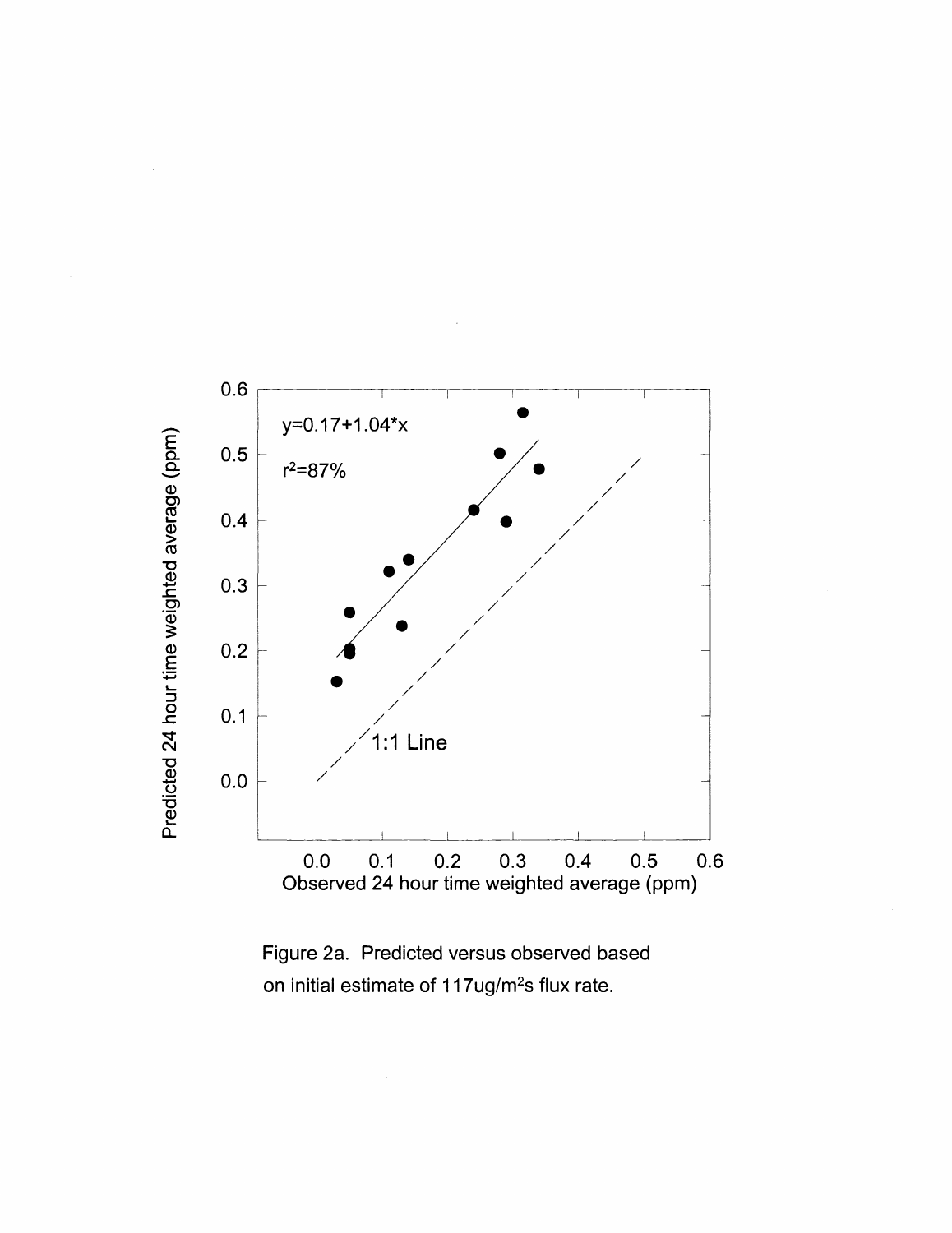